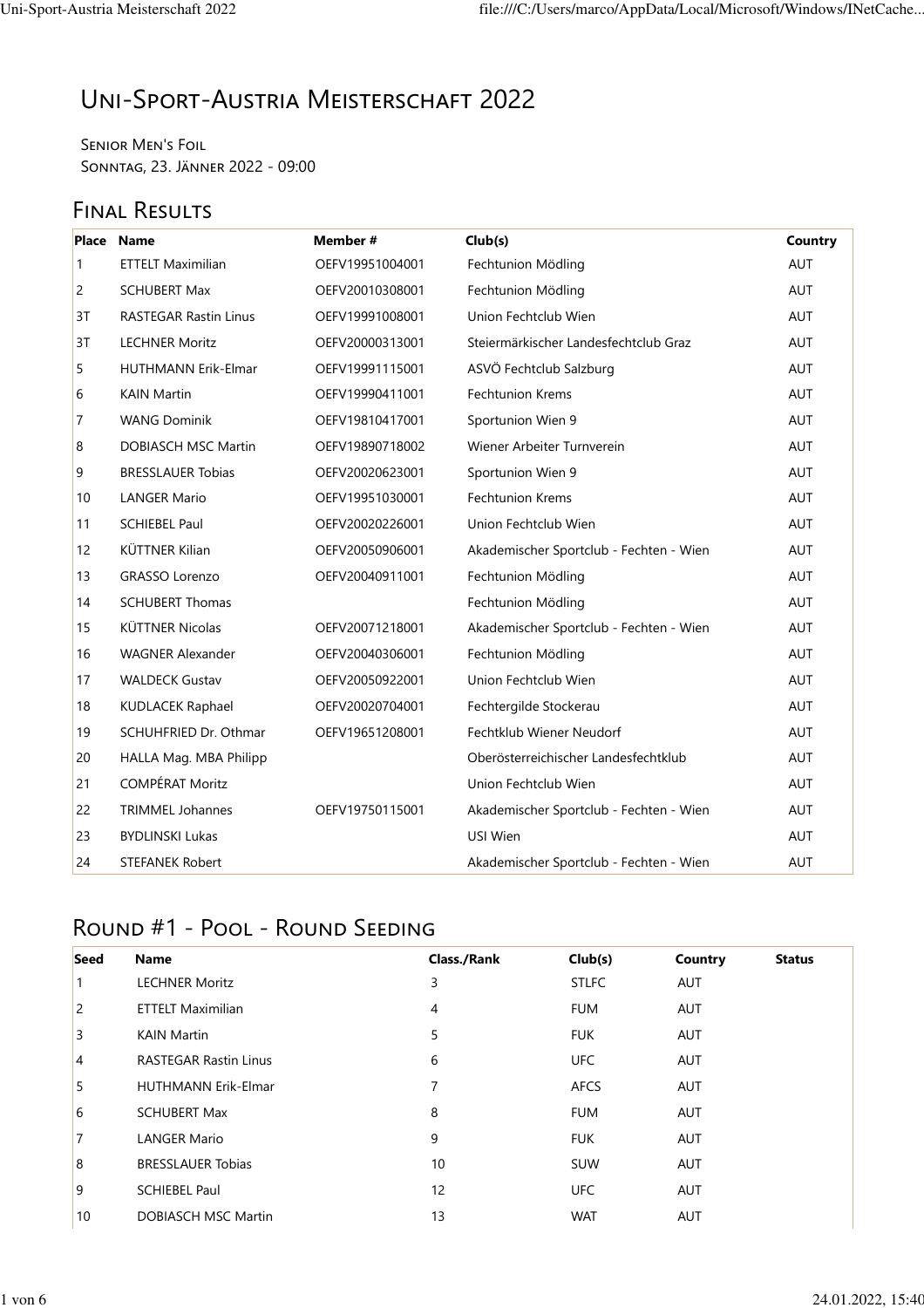| 11 | <b>GRASSO Lorenzo</b>   | 14 | <b>FUM</b>   | <b>AUT</b> |
|----|-------------------------|----|--------------|------------|
| 12 | <b>WAGNER Alexander</b> | 18 | <b>FUM</b>   | <b>AUT</b> |
| 13 | <b>WANG Dominik</b>     | 23 | <b>SUW</b>   | <b>AUT</b> |
| 14 | KÜTTNER Kilian          | 25 | ASC          | <b>AUT</b> |
| 15 | <b>WALDECK Gustav</b>   |    | <b>UFC</b>   | <b>AUT</b> |
| 16 | <b>BYDLINSKI Lukas</b>  |    | USI-W        | <b>AUT</b> |
| 17 | <b>STEFANEK Robert</b>  |    | ASC          | <b>AUT</b> |
| 18 | <b>SCHUBERT Thomas</b>  |    | <b>FUM</b>   | AUT        |
| 19 | <b>TRIMMEL Johannes</b> |    | ASC          | <b>AUT</b> |
| 20 | <b>COMPÉRAT Moritz</b>  |    | <b>UFC</b>   | AUT        |
| 21 | SCHUHFRIED Dr. Othmar   |    | <b>FKWND</b> | <b>AUT</b> |
| 22 | HALLA Mag. MBA Philipp  |    | <b>OÖLFK</b> | AUT        |
| 23 | <b>KÜTTNER Nicolas</b>  |    | ASC          | <b>AUT</b> |
| 24 | KUDLACEK Raphael        |    | FGS          | <b>AUT</b> |

## Round #1 - Pool - Scores

| POOL #1                                      |           |                |                |                |                |                |                |                |      |           |           |       |
|----------------------------------------------|-----------|----------------|----------------|----------------|----------------|----------------|----------------|----------------|------|-----------|-----------|-------|
|                                              | #         | 1              | $\overline{2}$ | 3              | 4              | 5              | 6              | $\mathbf v$    | V/M  | <b>TS</b> | <b>TR</b> | Ind   |
| <b>SCHIEBEL Paul</b><br>UFC / AUT            | 1         |                | V <sub>5</sub> | D <sub>0</sub> | D <sub>3</sub> | V <sub>5</sub> | V <sub>5</sub> | 3              | 0,60 | 18        | 15        | $+3$  |
| <b>SCHUBERT Thomas</b><br><b>FUM / AUT</b>   | 2         | D <sub>4</sub> |                | D <sub>2</sub> | D <sub>2</sub> | V <sub>5</sub> | V <sub>5</sub> | $\overline{2}$ | 0,40 | 18        | 19        | $-1$  |
| <b>LECHNER Moritz</b><br><b>STLFC / AUT</b>  | 3         | V <sub>5</sub> | V <sub>5</sub> |                | V <sub>5</sub> | V5             | V <sub>5</sub> | 5              | 1,00 | 25        | 7         | $+18$ |
| <b>BRESSLAUER Tobias</b><br><b>SUW / AUT</b> | $\vert$ 4 | V <sub>5</sub> | V <sub>5</sub> | D <sub>4</sub> |                | V <sub>5</sub> | V <sub>5</sub> | $\overline{4}$ | 0,80 | 24        | 12        | $+12$ |
| <b>KUDLACEK Raphael</b><br>FGS / AUT         | 5         | D <sub>1</sub> | D <sub>2</sub> | D <sub>1</sub> | D <sub>1</sub> |                | V <sub>5</sub> | 1              | 0,20 | 10        | 20        | $-10$ |
| <b>STEFANEK Robert</b><br>ASC / AUT          | $6 \mid$  | D <sub>0</sub> | D <sub>2</sub> | D <sub>0</sub> | D <sub>1</sub> | D <sub>0</sub> |                | $\mathbf 0$    | 0,00 | 3         | 25        | $-22$ |

## **REFEREE(S):**

MACKO Michaela Henryka **CZE** 

| POOL $#2$                                    |              |                |                |                |                |                |                |                |      |           |           |       |
|----------------------------------------------|--------------|----------------|----------------|----------------|----------------|----------------|----------------|----------------|------|-----------|-----------|-------|
|                                              | #            | 1              | $\overline{2}$ | 3              | 4              | 5              | 6              | $\mathbf v$    | V/M  | <b>TS</b> | <b>TR</b> | Ind   |
| <b>BYDLINSKI Lukas</b><br>USI-W / AUT        | 1            |                | D <sub>0</sub> | D <sub>0</sub> | D <sub>0</sub> | D <sub>3</sub> | D <sub>1</sub> | $\mathbf 0$    | 0,00 | 4         | 25        | $-21$ |
| <b>KÜTTNER Nicolas</b><br>ASC / AUT          | $\mathsf{2}$ | V <sub>5</sub> |                | D <sub>3</sub> | D <sub>1</sub> | D <sub>2</sub> | V <sub>5</sub> | $\overline{2}$ | 0,40 | 16        | 17        | $-1$  |
| <b>DOBIASCH MSC Martin</b><br>WAT / AUT      | 3            | V <sub>5</sub> | V <sub>5</sub> |                | D <sub>1</sub> | D <sub>2</sub> | V <sub>5</sub> | 3              | 0,60 | 18        | 14        | +4    |
| <b>ETTELT Maximilian</b><br><b>FUM / AUT</b> | 4            | V <sub>5</sub> | V <sub>5</sub> | V <sub>5</sub> |                | V <sub>5</sub> | V <sub>5</sub> | 5              | 1,00 | 25        | 7         | $+18$ |
| <b>LANGER Mario</b><br><b>FUK / AUT</b>      | 5            | V <sub>5</sub> | V5             | V <sub>5</sub> | D <sub>2</sub> |                | V <sub>5</sub> | $\overline{4}$ | 0,80 | 22        | 12        | $+10$ |
| <b>WALDECK Gustav</b><br>UFC / AUT           | 6            | V <sub>5</sub> | D <sub>2</sub> | D <sub>1</sub> | D <sub>3</sub> | D <sub>0</sub> |                | 1              | 0,20 | 11        | 21        | $-10$ |

**REFEREE(S):**

WALDHERR Andreas

FCVI / AUT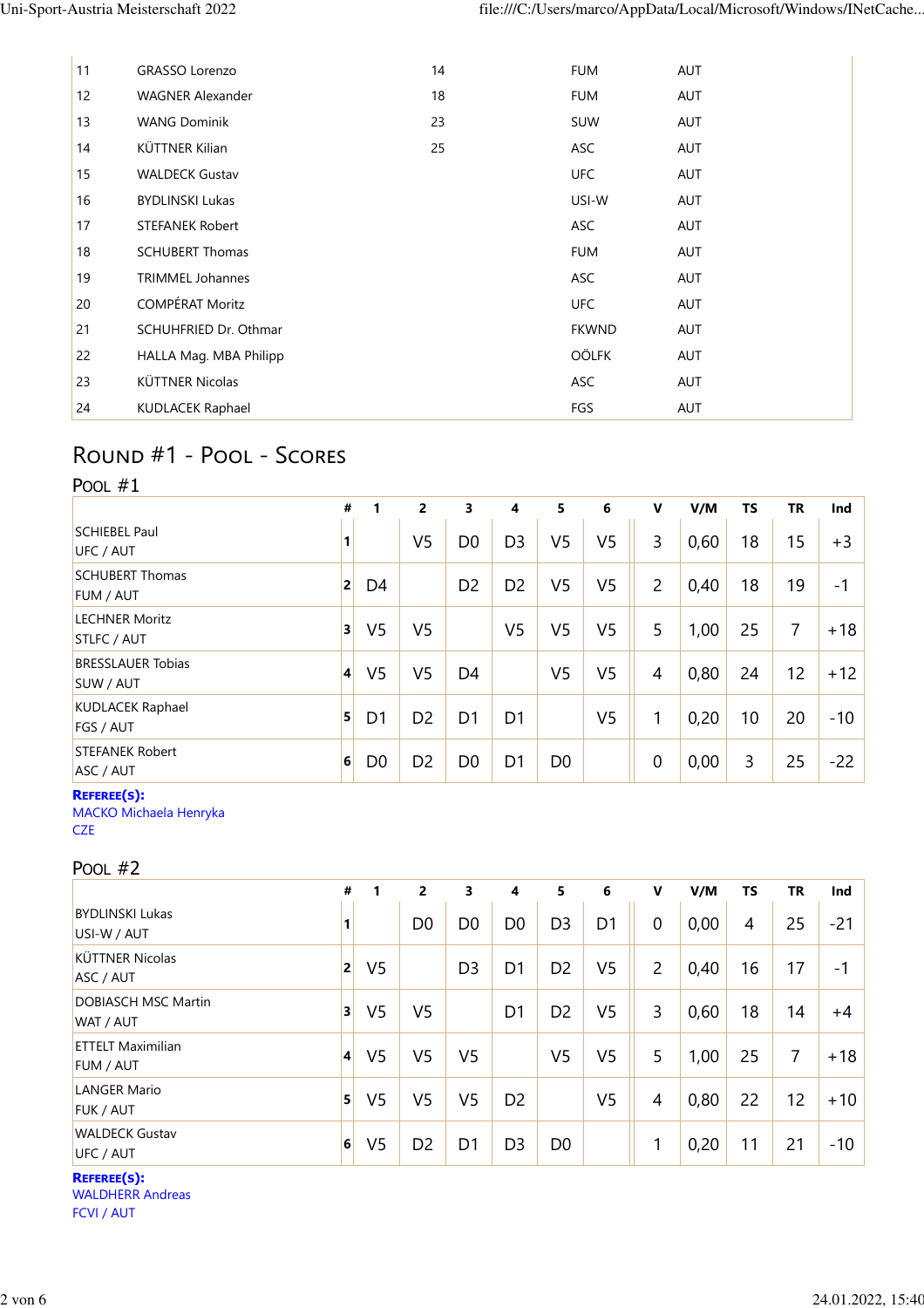## Pool #3

|                                           | #              |                | 2              | 3              | 4              | 5.             | 6              | V              | V/M  | ΤS | <b>TR</b> | Ind            |
|-------------------------------------------|----------------|----------------|----------------|----------------|----------------|----------------|----------------|----------------|------|----|-----------|----------------|
| <b>SCHUBERT Max</b><br><b>FUM / AUT</b>   | 1              |                | V <sub>5</sub> | V <sub>5</sub> | V <sub>5</sub> | V <sub>5</sub> | V <sub>5</sub> | 5              | 1,00 | 25 | 7         | $+18$          |
| <b>GRASSO Lorenzo</b><br><b>FUM / AUT</b> | $\overline{2}$ | D <sub>1</sub> |                | V5             | D <sub>4</sub> | D <sub>2</sub> | V5             | $\overline{2}$ | 0,40 | 17 | 17        | $\overline{0}$ |
| <b>COMPÉRAT Moritz</b><br>UFC / AUT       | 3              | D <sub>0</sub> | D <sub>1</sub> |                | D <sub>2</sub> | D <sub>3</sub> | D <sub>2</sub> | 0              | 0,00 | 8  | 25        | $-17$          |
| <b>KÜTTNER Kilian</b><br>ASC / AUT        | $\vert$        | D <sub>0</sub> | V <sub>5</sub> | V <sub>5</sub> |                | D <sub>2</sub> | V <sub>5</sub> | 3              | 0,60 | 17 | 17        | $\overline{0}$ |
| <b>KAIN Martin</b><br><b>FUK / AUT</b>    | 5              | D <sub>4</sub> | V <sub>5</sub> | V <sub>5</sub> | V <sub>5</sub> |                | V <sub>5</sub> | 4              | 0,80 | 24 | 12        | $+12$          |
| HALLA Mag. MBA Philipp<br>OÖLFK / AUT     | 6              | D <sub>2</sub> | D <sub>1</sub> | V5             | D <sub>1</sub> | D <sub>0</sub> |                | $\mathbf{1}$   | 0,20 | 9  | 22        | $-13$          |
| $\sim$ $\sim$                             |                |                |                |                |                |                |                |                |      |    |           |                |

#### **REFEREE(S):**

WENDT Benny

UFC / AUT

### POOL #4

|                                                    | #              |                | $\overline{2}$ | 3              | 4              | 5              | 6              | V              | V/M  | ΤS | ΤR | Ind   |
|----------------------------------------------------|----------------|----------------|----------------|----------------|----------------|----------------|----------------|----------------|------|----|----|-------|
| <b>WAGNER Alexander</b><br><b>FUM / AUT</b>        |                |                | D <sub>1</sub> | V5             | D <sub>0</sub> | D <sub>2</sub> | V <sub>5</sub> | $\overline{2}$ | 0,40 | 13 | 18 | -5    |
| <b>WANG Dominik</b><br>SUW / AUT                   | 2              | V <sub>5</sub> |                | V <sub>5</sub> | D <sub>1</sub> | D <sub>2</sub> | V <sub>5</sub> | 3              | 0,60 | 18 | 11 | $+7$  |
| <b>SCHUHFRIED Dr. Othmar</b><br><b>FKWND / AUT</b> | 3              | D <sub>2</sub> | D <sub>0</sub> |                | D <sub>0</sub> | D <sub>2</sub> | V <sub>5</sub> | 1              | 0,20 | 9  | 21 | $-12$ |
| <b>RASTEGAR Rastin Linus</b><br>UFC / AUT          | $\vert$ 4      | V <sub>5</sub> | V <sub>5</sub> | V <sub>5</sub> |                | D <sub>4</sub> | V <sub>5</sub> | $\overline{4}$ | 0,80 | 24 | 7  | $+17$ |
| <b>HUTHMANN Erik-Elmar</b><br><b>AFCS / AUT</b>    | 5 <sup>1</sup> | V <sub>5</sub> | V <sub>5</sub> | V <sub>5</sub> | V <sub>5</sub> |                | V <sub>5</sub> | 5              | 1,00 | 25 | 14 | $+11$ |
| <b>TRIMMEL Johannes</b><br>ASC / AUT               | 6              | D <sub>1</sub> | D <sub>0</sub> | D1             | D <sub>1</sub> | D <sub>4</sub> |                | $\mathbf 0$    | 0,00 | 7  | 25 | $-18$ |

**REFEREE(S):**

SOMOSKEOY Peter FUM / HUN

## Round #2 - DE - Round Seeding

| Seed            | <b>Name</b>                  | <b>Class./Rank</b> | Club(s)      | Country    | v | V/M  | ΤS | TR | Ind         | <b>Status</b> |
|-----------------|------------------------------|--------------------|--------------|------------|---|------|----|----|-------------|---------------|
| 1T              | <b>SCHUBERT Max</b>          | 8                  | <b>FUM</b>   | <b>AUT</b> | 5 | 1,00 | 25 | 7  | $+18$       | Advanced      |
| 1T              | ETTELT Maximilian            | 4                  | <b>FUM</b>   | AUT        | 5 | 1,00 | 25 | -7 | $+18$       | Advanced      |
| 1T              | <b>LECHNER Moritz</b>        | 3                  | <b>STLFC</b> | <b>AUT</b> | 5 | 1,00 | 25 | -7 | $+18$       | Advanced      |
| $\vert 4 \vert$ | <b>HUTHMANN Erik-Elmar</b>   | 7                  | <b>AFCS</b>  | <b>AUT</b> | 5 | 1,00 | 25 | 14 | $+11$       | Advanced      |
| 5               | <b>RASTEGAR Rastin Linus</b> | 6                  | UFC          | AUT        | 4 | 0,80 | 24 | -7 | $+17$       | Advanced      |
| 6T              | <b>BRESSLAUER Tobias</b>     | 10                 | <b>SUW</b>   | <b>AUT</b> | 4 | 0,80 | 24 | 12 | $+12$       | Advanced      |
| 6T              | <b>KAIN Martin</b>           | 5                  | <b>FUK</b>   | <b>AUT</b> | 4 | 0,80 | 24 | 12 | $+12$       | Advanced      |
| 8               | <b>LANGER Mario</b>          | 9                  | <b>FUK</b>   | <b>AUT</b> | 4 | 0,80 | 22 | 12 | $+10$       | Advanced      |
| $\overline{9}$  | <b>WANG Dominik</b>          | 23                 | <b>SUW</b>   | <b>AUT</b> | 3 | 0,60 | 18 | 11 | $+7$        | Advanced      |
| 10              | <b>DOBIASCH MSC Martin</b>   | 13                 | <b>WAT</b>   | <b>AUT</b> | 3 | 0,60 | 18 | 14 | $+4$        | Advanced      |
| 11              | <b>SCHIEBEL Paul</b>         | 12                 | UFC          | <b>AUT</b> | 3 | 0,60 | 18 | 15 | $+3$        | Advanced      |
| 12              | KÜTTNER Kilian               | 25                 | ASC          | <b>AUT</b> | 3 | 0,60 | 17 | 17 | $\mathbf 0$ | Advanced      |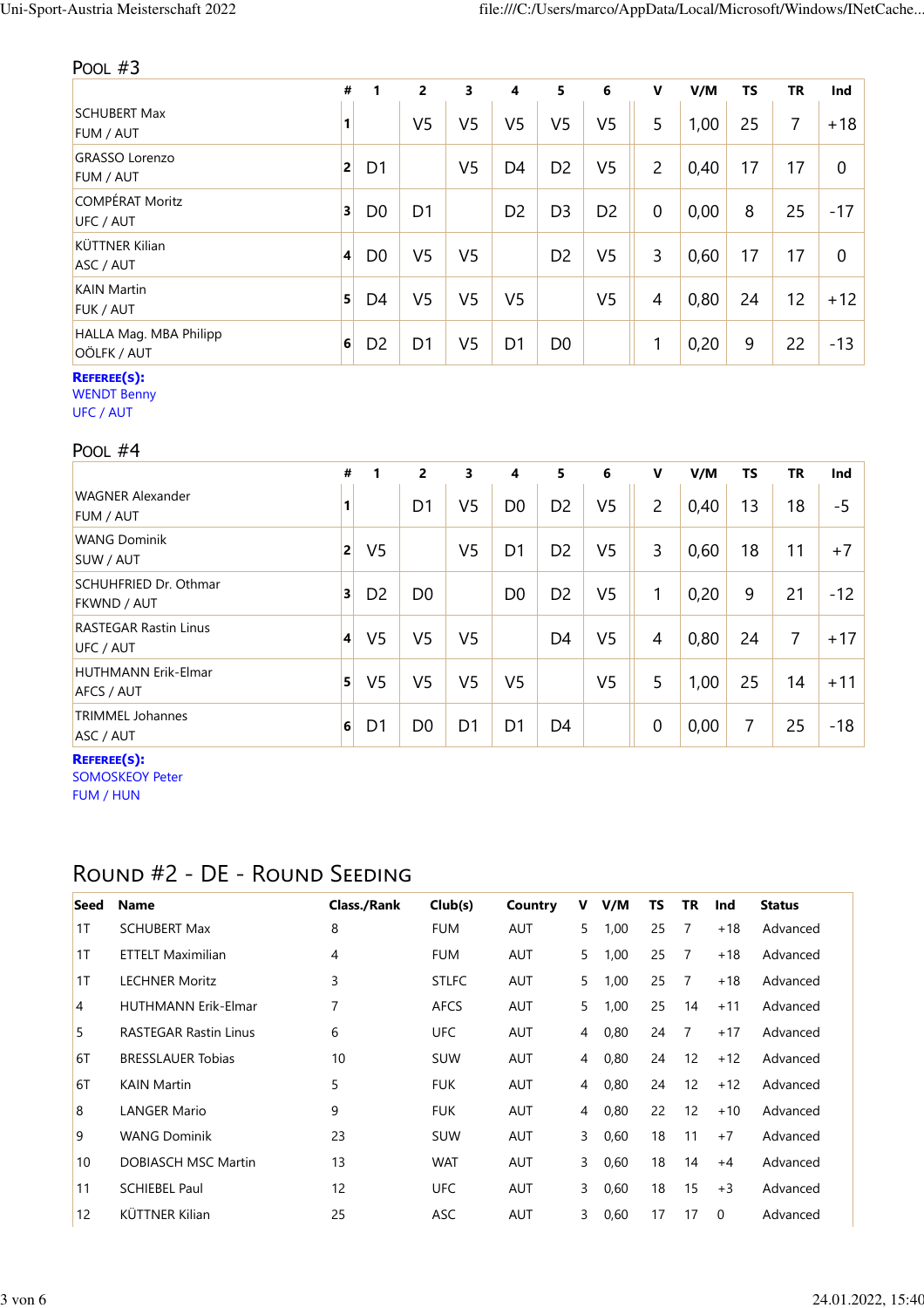| 13 | <b>GRASSO Lorenzo</b>   | 14 | <b>FUM</b>   | <b>AUT</b> | $\mathbf{2}$          | 0.40 | 17             | 17 | $\Omega$ | Advanced   |
|----|-------------------------|----|--------------|------------|-----------------------|------|----------------|----|----------|------------|
| 14 | <b>SCHUBERT Thomas</b>  |    | <b>FUM</b>   | <b>AUT</b> | $\mathbf{2}^{\prime}$ | 0,40 | 18             | 19 | $-1$     | Advanced   |
| 15 | KÜTTNER Nicolas         |    | ASC          | <b>AUT</b> | $\mathbf{2}$          | 0,40 | 16             | 17 | $-1$     | Advanced   |
| 16 | <b>WAGNER Alexander</b> | 18 | <b>FUM</b>   | <b>AUT</b> | $\overline{2}$        | 0,40 | 13             | 18 | $-5$     | Advanced   |
| 17 | <b>WALDECK Gustav</b>   |    | <b>UFC</b>   | <b>AUT</b> |                       | 0,20 | 11             | 21 | $-10$    | Advanced   |
| 18 | <b>KUDLACEK Raphael</b> |    | FGS          | <b>AUT</b> | 1                     | 0,20 | 10             | 20 | $-10$    | Advanced   |
| 19 | SCHUHFRIED Dr. Othmar   |    | <b>FKWND</b> | <b>AUT</b> |                       | 0,20 | 9              | 21 | $-12$    | Advanced   |
| 20 | HALLA Mag. MBA Philipp  |    | <b>OÖLFK</b> | <b>AUT</b> |                       | 0,20 | 9              | 22 | $-13$    | Advanced   |
| 21 | <b>COMPÉRAT Moritz</b>  |    | <b>UFC</b>   | <b>AUT</b> | 0                     | 0,00 | 8              | 25 | $-17$    | Eliminated |
| 22 | <b>TRIMMEL Johannes</b> |    | ASC          | <b>AUT</b> | 0                     | 0,00 | $\overline{7}$ | 25 | $-18$    | Eliminated |
| 23 | <b>BYDLINSKI Lukas</b>  |    | USI-W        | <b>AUT</b> | 0                     | 0,00 | 4              | 25 | $-21$    | Eliminated |
| 24 | <b>STEFANEK Robert</b>  |    | ASC          | <b>AUT</b> | 0                     | 0,00 | 3              | 25 | $-22$    | Eliminated |

## Round #2 - DE - Scores

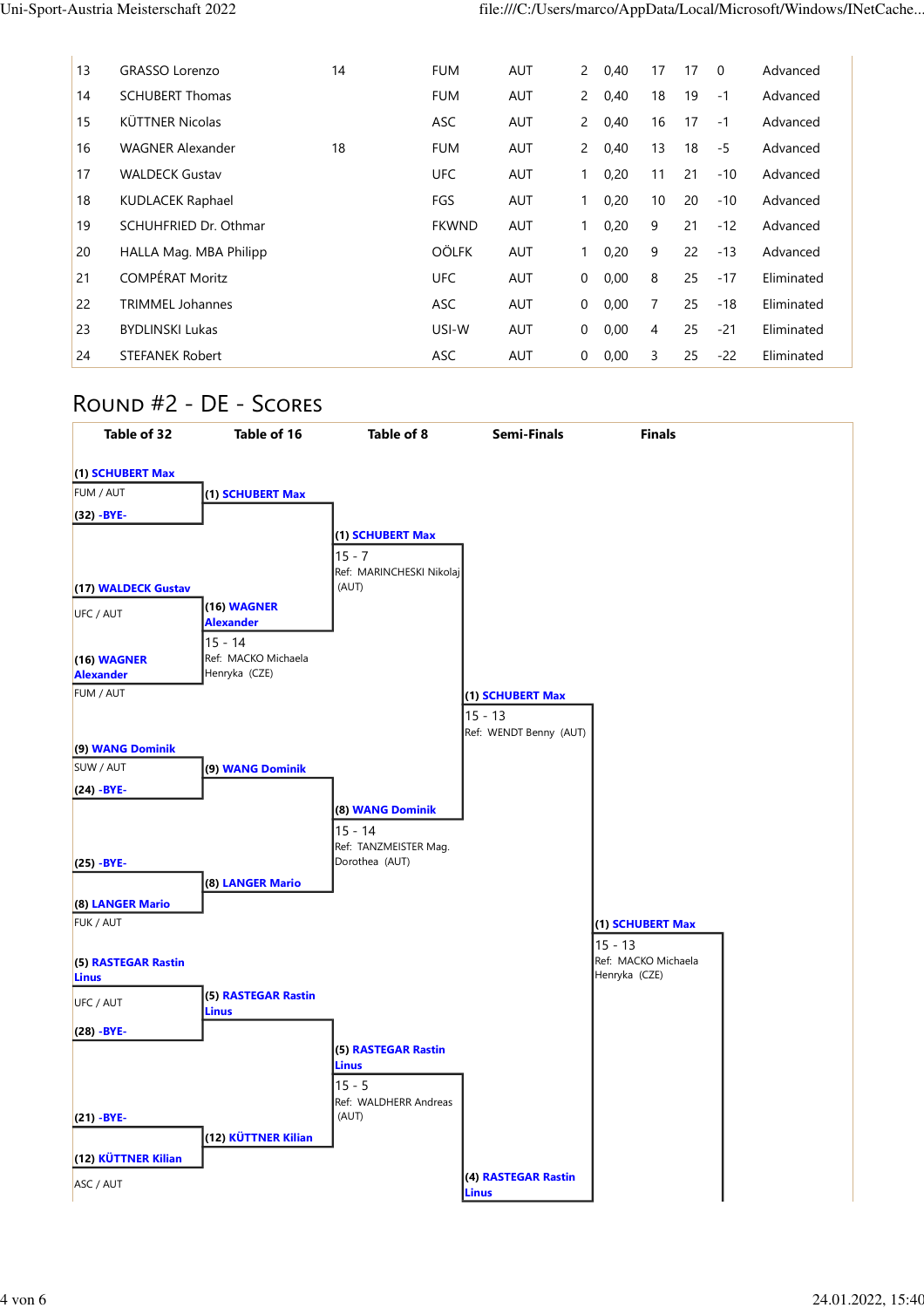